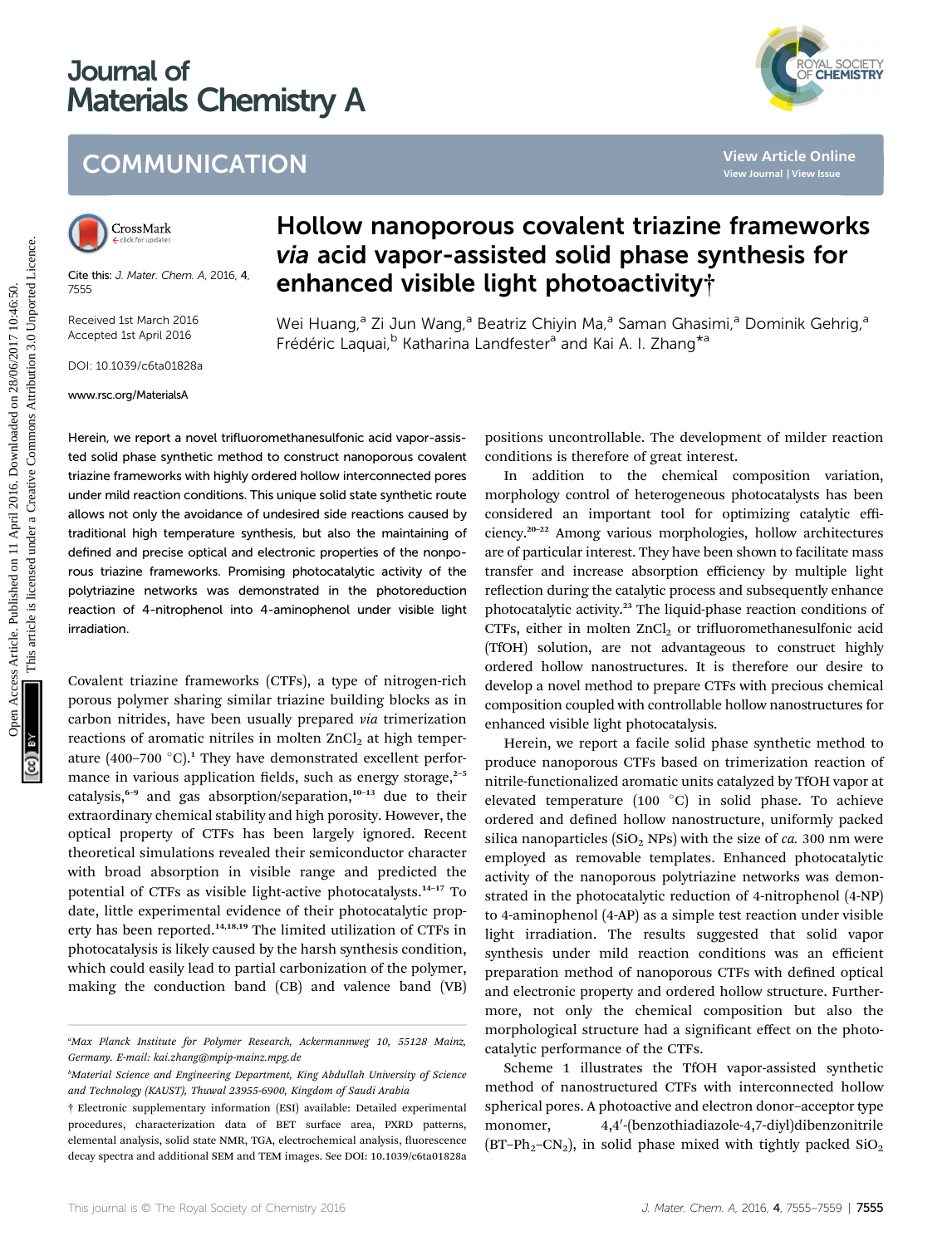

Scheme 1 Schematic of solid vapor synthesis and idealized structures of the nanoporous hollow polytriazine networks.

NPs was polymerized under TfOH vapor at elevated temperature  $(100 \degree C)$  in a sealed container, obtaining the nanoporous polymer CTF-BT after the removal of the silica templates. Such donor–accepter arrangement would improve the electron delocalization, lower the energy level and thus enhance the visiblelight responsibility.<sup>24</sup> A known CTF containing only nitrilefunctionalized phenyl unit (CTF-B) with similar hollow structure was synthesized as a comparison to investigate the chemical composition effect on the photocatalytic efficiency of the nanostructured CTFs. Experimental details and characterization data are described in the ESI.†

The unique hollow structures of both CTFs were readily identified by the scanning electron microscopy (SEM) and transmission electron microscopy (TEM). As shown in Fig. 1, the images of the CTFs illustrated an interconnected porous structure with a diameter of ca. 300 nm, which corresponds with the diameter of the  $SiO<sub>2</sub>$  NPs (Fig. S1, ESI†). The shell thickness of the pores ranged from 30 nm to 50 nm. No apparent collapse of the macropores was observed after removing the template, suggesting a rigid and robust polymer skeleton. Interestingly, the existence of randomly distributed small holes on the shells was clearly observed (Fig. 1a and c), which could be beneficial for enhanced mass transfer throughout the highly porous polymer network. In comparison, a reference CTF with similar structure as CTF-B was obtained using the same  $SiO<sub>2</sub>$  template in TfOH solution. It could be observed that only randomly distributed hollow macropores were obtained in the polymer, which were not orderly interconnected due to the absence of tightly stacked silica nanoparticles (Fig. S2†). This demonstrates the advantage of the TfOH vapor-assisted synthesis for the construction of highly ordered hollow nanostructures.

The Brunauer–Emmett–Teller (BET) surface area of CTF-BT was determined to be *ca.* 90 m<sup>2</sup>  $g^{-1}$ . In comparison, the BET surface area of CTF-B was measured to be 565 m<sup>2</sup> g<sup>-1</sup> (Fig. S3-S6) and Table S1, ESI†). It should be addressed that both CTFs showed much higher BET surface areas than that prepared via liquid phase synthesis with usually no porosity.16,25 Fourier transform infrared (FTIR) spectra of the polymers showed intense peaks at 1503 and 1350  $\text{cm}^{-1}$ , owing to the typical vibrational and stretching modes of aromatic C–N bonds, indicating successful formation of triazine units (Fig. 2a).<sup>1</sup> The signals at 2220  $\text{cm}^{-1}$ , which are typical for terminal cyano

groups, disappeared or were highly attenuated and no evidence of possible hydrolysis of the nitrile groups was observed. In contrast, the same polymers obtained via liquid synthesis in TfOH solution<sup>16</sup> showed broad bands between 3700 and  $2750$  cm<sup>-1</sup> and an intense signal at 1650 cm<sup>-1</sup>, which are characteristic for amide groups formed via hydrolysis of the cyano units (Fig. S7, ESI<sup>†</sup>).<sup>26</sup> This indicates the advantage of the solid/vapor synthesis of nanoporous CTFs by effectively inhibiting the hydrolysis of terminal functional groups. The powder X-ray diffraction (XRD) pattern of CTF-BT showed only a broad diffraction peak at  $\sim$ 25°, suggesting an amorphous character with a disordered network (Fig. S9a, ESI†). CTF-B, however, exhibited an intensity diffraction peak at  $\sim 7^{\circ}$ , which corresponds to the reflection from (100) plane, indicating the existence of a long-range molecular ordering in the polymer network of CTF-B (Fig. S9b, ESI†). **Sources Articles Chemicary Article Commons Articles.** The properties are the properties are the properties are the properties are the properties are the properties of the minimizer signal at 16.0 uncer a specific for the

Solid state  $^{13}$ C/MAS NMR spectra of the CTFs showed a characteristic signal of the  $sp<sup>2</sup>$  carbon in the triazine ring at 171 ppm (Fig. S10, ESI†). The signals between 110 and 150 ppm can be assigned to aromatic carbons in the polymer backbones. No apparent structural decomposition was observed by elemental analysis (Table S2, ESI†). Thermal gravimetric analysis (TGA) revealed an excellent thermal stability up to 500 °C under oxygen atmosphere (Fig. S11, ESI†), which was comparable to CTFs synthesized under high temperature ionothermal conditions.

The UV-vis diffuse reflectance (DR) spectrum of CTF-BT showed a broader absorption band in the visible region up to 550 nm (Fig. 2b), while CTF-B only absorbed mostly in the UV range ( $\lambda$  < 400 nm). Similar behavior of an extended absorption range was demonstrated by introducing the BT units into porous organic polymer networks.<sup>27</sup> Optical band gaps  $(E_{\varphi})$ 2.42 eV for CTF-BT and 3.32 eV for CTF-B could be derived from the Kubelka-Munk-transformed reflectance spectra (Fig. S12, ESI<sup>†</sup>). The fluorescence spectra of both CTFs with maxima of 542 nm for CTF-BT and 427 nm for CTF-B are observed (Fig. S13, ESI†), showing similar behavior to the UV-vis absorption spectra of the CTFs.



Fig. 1 Typical SEM and TEM images of (a, b) nanoporous hollow polymers CTF-BT and (c, d) CTF-B.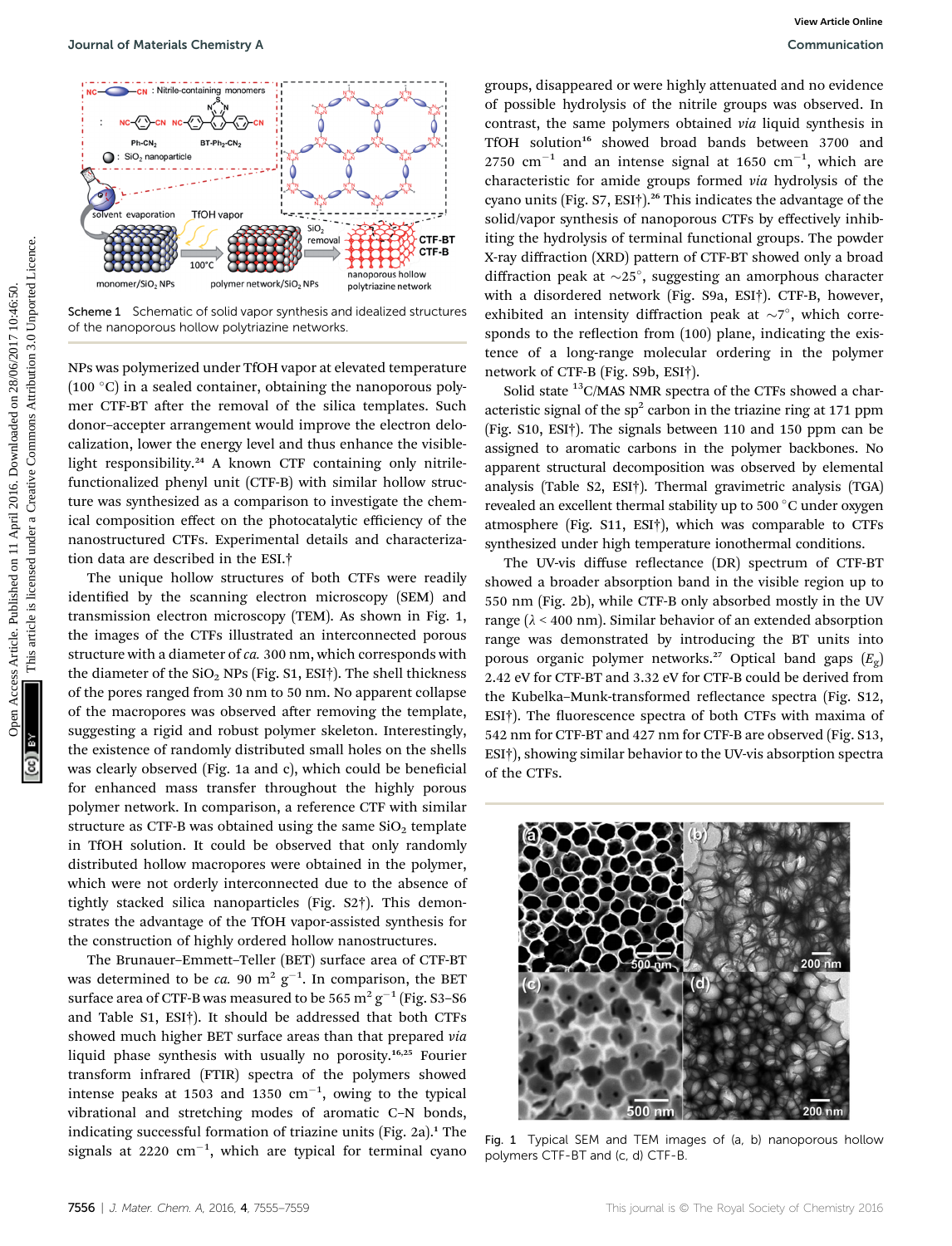

Fig. 2 (a) FT-IR spectra, (b) UV-vis DR spectra, (c) VB and CB positions and (d) electron paramagnetic resonance (EPR) spectra of CTF-BT and CTF-B.

To reveal the electronic properties of the CTFs, cyclic voltammetry (CV) measurements were conducted (Fig. S14, ESI†). Both CTFs exhibited similar CB positions with  $-0.78$  V for CTF-BT and  $-0.76$  V for CTF-B (Fig. 2c). The valence bands (VB) positions of the polymers were derived by extracting the CB values from the optical band gaps, revealing VBs of 1.64 V for CTF-BT and 2.56 V for CTF-B (Fig. 2c). Electron paramagnetic resonance (EPR) spectra showed a clearly enhanced signal for CTF-BT under visible light irradiation (Fig. 2d), indicating the photogeneration of paramagnetic species (radical or conduction band electrons) in the polymer network.<sup>28</sup> No apparent EPR signal was observed for CTF-B in either the dark or when irradiated by visible light, which was likely caused by its narrow absorption in the visible region.

The photocatalytic reduction of 4-nitrophenol (4-NP) to 4-aminophenol (4-AP), which is usually catalyzed by gold-containing catalysts,<sup>29-31</sup> was chosen as a simple model reaction to evaluate the photocatalytic activity of the CTFs. Using CTF-BT containing the ordered hollow structure as photocatalyst, the reduction of 4-NP was completed after 50 min with an average turnover frequency (TOF) of 0.18  $h^{-1}$  (Fig. 3a). No 4-AP was detected in the absence of CTF-BT or light irradiation, indicating their indispensable role for the catalytic reaction. A bulk CTF-BT without using  $SiO<sub>2</sub>$  NPs as template was also used. It was shown that the bulk CTF-BT without the uniformed hollow structure only achieved a conversion of 46% with a TOF of 0.08  $h^{-1}$ , despite the same chemical composition and similar BET surface area. The superior photocatalytic activity of CTF-BT with the hollow structure could be likely attributed to two main factors: (i) the enhanced mass transfer throughout the interconnected hollow polymer network and (ii) the enhanced light absorption via the multiple light reflections inside the polymer (Fig. S15d, ESI†).<sup>23,32</sup> A control experiment using fine-ground CTF-BT as photocatalyst, wherein the hollow structure was destroyed, led only to a reduced conversion of ca. 75% of 4-AP.



Fig. 3 (a) Photoreduction rates of 4-NP to 4-AP using hollow CTF-BT as photocatalyst with control experiments. Reaction conditions: CTF-BT (5 mg), 2 mM 4-NP (1 ml), NaBH<sub>4</sub> (10 mg), 1 M NaOH (10  $\mu$ l), H<sub>2</sub>O/ EtOH (3 : 1) 4 ml, white LED lamp ( $\lambda$  > 420 nm). (b) Repeating experiments of photoreduction of 4-NP.

The fluorescence decay measurements showed similar lifetimes of photogenerated charge carriers of the hollow CTF-BT, bulk CTF-BT, as well as the ground one, suggesting that the different photocatalytic efficiencies rather originated from the morphology. To note, CTF-B did not achieve any photocatalytic activity due to its weak absorption in the visible region (Fig. S18, ESI†).

To gain more insights of the reaction mechanism and the photogenerated electron transfer between the photocatalyst and substrate during the catalytic process, we first carried out photoluminescence quenching experiments. It could be observed that the emission intensity of CTF-BT gradually diminished with increasing concentration of 4-NP, indicating an electron transfer between CTF-BT in its excited state and 4-NP (Fig. S19, ESI†), leading to the formation of an "activated" anionic radical intermediate of 4-NP. The following step of the catalytic cycle was then investigated by verifying the role of NaBH4 in the photocatalytic process. According to the literature, borohydride could function not only as hydrogen source, but also as electron donor.<sup>33</sup> By replacing NaBH<sub>4</sub> with a hydrogenpoor agent, sodium tetraphenylborate (NaTPB), which only acted as an electron donor, the reduction of 4-NP was still successful (Fig. S20, ESI†). This indicates that an extra hydrogen-donating reagent such as  $N$ aBH<sub>4</sub> was not mandatory for the photoreduction of 4-NP. The hydrogen species could also originate from the protic solvents, i.e., water. This could be confirmed by using aprotic solvent dimethyl sulfoxide (DMSO), where no apparent reduction of 4-NP was determined (Fig. S20, ESI†). Based on those observations, a reaction mechanism could be proposed, as illustrated in Fig. S21.† Upon visible light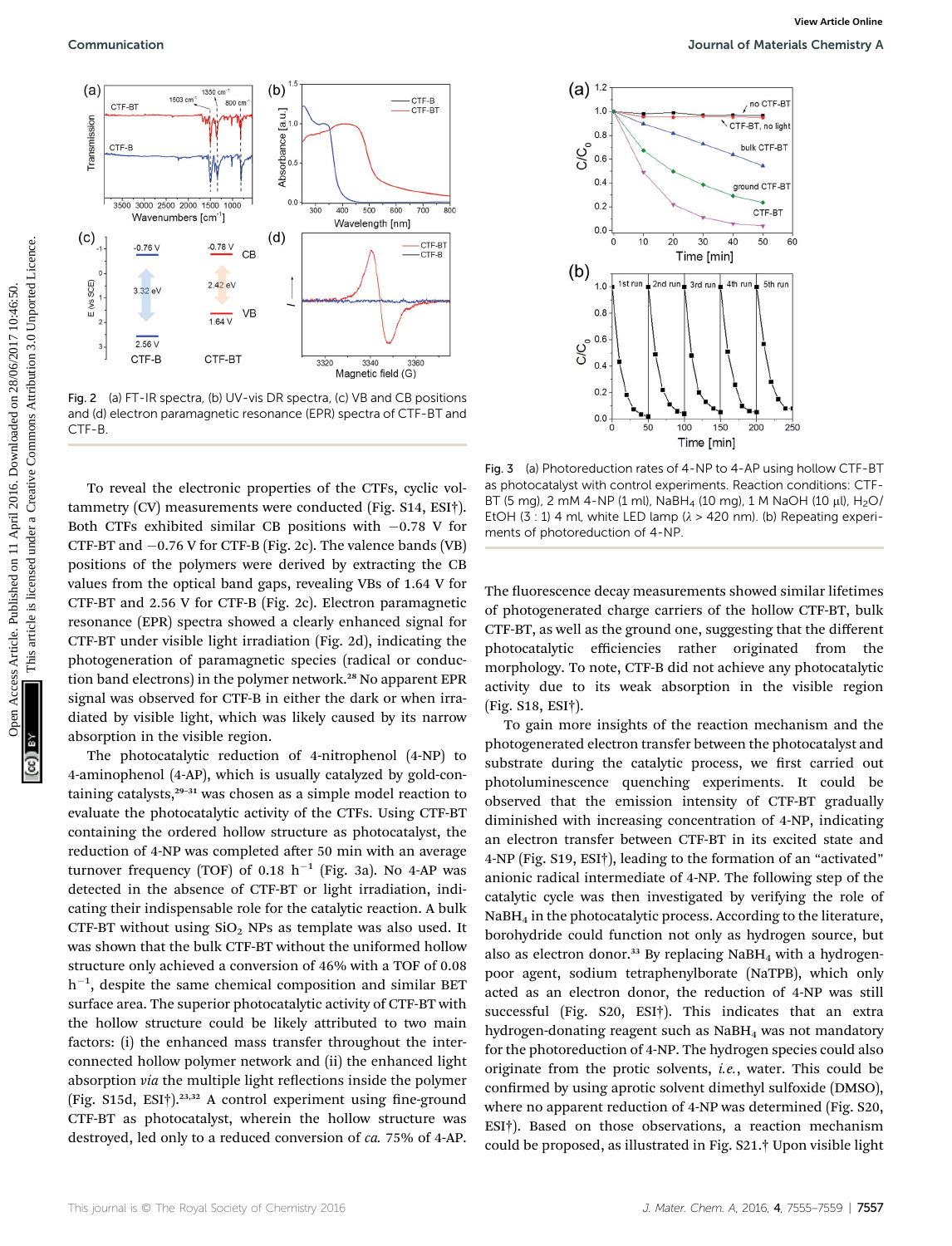irradiation, the electron donor, NaBH<sub>4</sub> or NaTPB, was oxidized by the photogenerated hole in CTF-BT, followed by the electron transfer from the CB of CTF-BT onto 4-NP to form its activated anionic radical intermediate, which simultaneously extracted hydrogen species either from an extra hydrogen source (NaBH<sub>4</sub>) or the protic solvent (water), resulting in the final product 4-AP.

Repeating experiments revealed that CTF-BT could be used for five extra cycles without significantly losing its catalytic efficiency (Fig. 3b). No clear change in the FTIR spectrum or the SEM image was observed (Fig. S22 and S23, ESI†), demonstrating the high stability of both texture and chemical structure of the polymer.

### Conclusions

In conclusion, we presented a new facile method to construct nanoporous hollow triazine-based polymer frameworks via TfOH vapor-assisted solid phase synthesis of aromatic nitriles with using silica templates under mild reaction conditions. Stable CTFs with unique interconnected pores with diameters of ca. 300 nm could be obtained without undesired side reactions, such as decomposition or carbonization, or metal catalyst residue compared to common and metal-catalyzed triazine network formations under high temperature. Via variation of the nitrilefunctionalized organic semiconductor units, polymer networks with tuneable optical and electronic properties could be synthesized. The enhanced photocatalytic activity of the nanoporous polytriazine networks was demonstrated in the photoreduction reaction of 4-NP to 4-AP due to more efficient mass transfer and light absorption. We believe this metal catalyst-free solid phase synthetic method at lower temperature could provide a promising platform of designing triazine-based polymer networks with defined optoelectronic properties and morphologic structures for a broader application possibility in photocatalysis. **Journal of Materials Chemitery Article Of Materials Article articles.** The photographical by the chemical common signification of the energy of the common Access Article. The photographical common Common Common Access Ar

### Acknowledgements

The authors thank the Max Planck Society for the financial support. W. H. thanks the China Scholarship Council (CSC) (No. 201406240010) for the scholarship. Z. J. W. thanks the fellowship by the Excellence Initiative (DFG/GSC 266) of the graduate school of excellence "MAINZ" (Materials Science in Mainz). B. C. M. acknowledges the financial support from DAAD, CAPES and CNPq. D. G thanks the Fonds der Chemischen Industrie (FCI) for the Kekulé scholarship.

### Notes and references

- 1 P. Kuhn, M. Antonietti and A. Thomas, Angew. Chem., Int. Ed., 2008, 47, 3450–3453.
- 2 K. Sakaushi, E. Hosono, G. Nickerl, T. Gemming, H. Zhou, S. Kaskel and J. Eckert, Nat. Commun., 2013, 4, 1485.
- 3 L. Hao, J. Ning, B. Luo, B. Wang, Y. Zhang, Z. Tang, J. Yang, A. Thomas and L. Zhi, J. Am. Chem. Soc., 2014, 137, 219–225.
- 4 K. A. See, S. Hug, K. Schwinghammer, M. A. Lumley, Y. Zheng, J. M. Nolt, G. D. Stucky, F. Wudl, B. V. Lotsch and R. Seshadri, Chem. Mater., 2015, 27, 3821–3829.
- 5 S. N. Talapaneni, T. H. Hwang, S. H. Je, O. Buyukcakir, J. W. Choi and A. Coskun, Angew. Chem., Int. Ed., 2016, 55, 3106–3111.
- 6 R. Palkovits, M. Antonietti, P. Kuhn, A. Thomas and F. Schüth, Angew. Chem., Int. Ed., 2009, 48, 6909-6912.
- 7 C. E. Chan-Thaw, A. Villa, P. Katekomol, D. Su, A. Thomas and L. Prati, Nano Lett., 2010, 10, 537–541.
- 8 K. Kamiya, R. Kamai, K. Hashimoto and S. Nakanishi, Nat. Commun., 2014, 5, 5040.
- 9 C. E. Chan-Thaw, A. Villa, D. Wang, V. D. Santo, A. Orbelli Biroli, G. M. Veith, A. Thomas and L. Prati, ChemCatChem, 2015, 7, 2149–2154.
- 10 X. Zhu, C. Tian, S. M. Mahurin, S.-H. Chai, C. Wang, S. Brown, G. M. Veith, H. Luo, H. Liu and S. Dai, J. Am. Chem. Soc., 2012, 134, 10478–10484.
- 11 A. Bhunia, I. Boldog, A. Möller and C. Janiak, J. Mater. Chem. A, 2013, 1, 14990–14999.
- 12 M. Saleh, S. B. Baek, H. M. Lee and K. S. Kim, J. Phys. Chem. C, 2015, 119, 5395–5402.
- 13 S. Hug, M. B. Mesch, H. Oh, N. Popp, M. Hirscher, J. Senker and B. V. Lotsch, J. Mater. Chem. A, 2014, 2, 5928–5936.
- 14 R. S. Sprick, J.-X. Jiang, B. Bonillo, S. Ren, T. Ratvijitvech, P. Guiglion, M. A. Zwijnenburg, D. J. Adams and A. I. Cooper, J. Am. Chem. Soc., 2015, 137, 3265–3270.
- 15 C. Butchosa, T. O. McDonald, A. I. Cooper, D. J. Adams and M. A. Zwijnenburg, J. Phys. Chem. C, 2014, 118, 4314–4324.
- 16 S. Ren, M. J. Bojdys, R. Dawson, A. Laybourn, Y. Z. Khimyak, D. J. Adams and A. I. Cooper, Adv. Mater., 2012, 24, 2357– 2361.
- 17 K. Sakaushi and M. Antonietti, Acc. Chem. Res., 2015, 48, 1591–1600.
- 18 F. Niu, L. Tao, Y. Deng, H. Gao, J. Liu and W. Song, New J. Chem., 2014, 38, 5695–5699.
- 19 K. Schwinghammer, S. Hug, M. B. Mesch, J. Senker and B. V. Lotsch, Energy Environ. Sci., 2015, 8, 3345–3353.
- 20 J. Sun, J. Zhang, M. Zhang, M. Antonietti, X. Fu and X. Wang, Nat. Commun., 2012, 1139.
- 21 C. T. Dinh, H. Yen, F. Kleitz and T. O. Do, Angew. Chem., Int. Ed., 2014, 53, 6618–6623.
- 22 W.-N. Wang, W.-J. An, B. Ramalingam, S. Mukherjee, D. M. Niedzwiedzki, S. Gangopadhyay and P. Biswas, J. Am. Chem. Soc., 2012, 134, 11276–11281.
- 23 C. C. Nguyen, N. N. Vu and T.-O. Do, J. Mater. Chem. A, 2015, 3, 18345–18359.
- 24 A. Ajayaghosh, Chem. Soc. Rev., 2003, 32, 181–191.
- 25 J. Bi, W. Fang, L. Li, J. Wang, S. Liang, Y. He, M. Liu and L. Wu, Macromol. Rapid Commun., 2015, 36, 1799–1805.
- 26 C. P. Wilgus, S. Downing, E. Molitor, S. Bains, R. M. Pagni and G. W. Kabalka, Tetrahedron Lett., 1995, 36, 3469–3472.
- 27 R. Li, Z. J. Wang, L. Wang, B. C. Ma, S. Ghasimi, H. Lu, K. Landfester and K. A. I. Zhang, ACS Catal., 2016, 6, 1113– 1121.
- 28 D. Hollmann, M. Karnahl, S. Tschierlei, K. Kailasam, M. Schneider, J. R. Radnik, K. Grabow, U. Bentrup, H. Junge and M. Beller, Chem. Mater., 2014, 26, 1727–1733.
- 29 J. He, W. Ji, L. Yao, Y. Wang, B. Khezri, R. D. Webster and H. Chen, Adv. Mater., 2014, 26, 4151–4155.